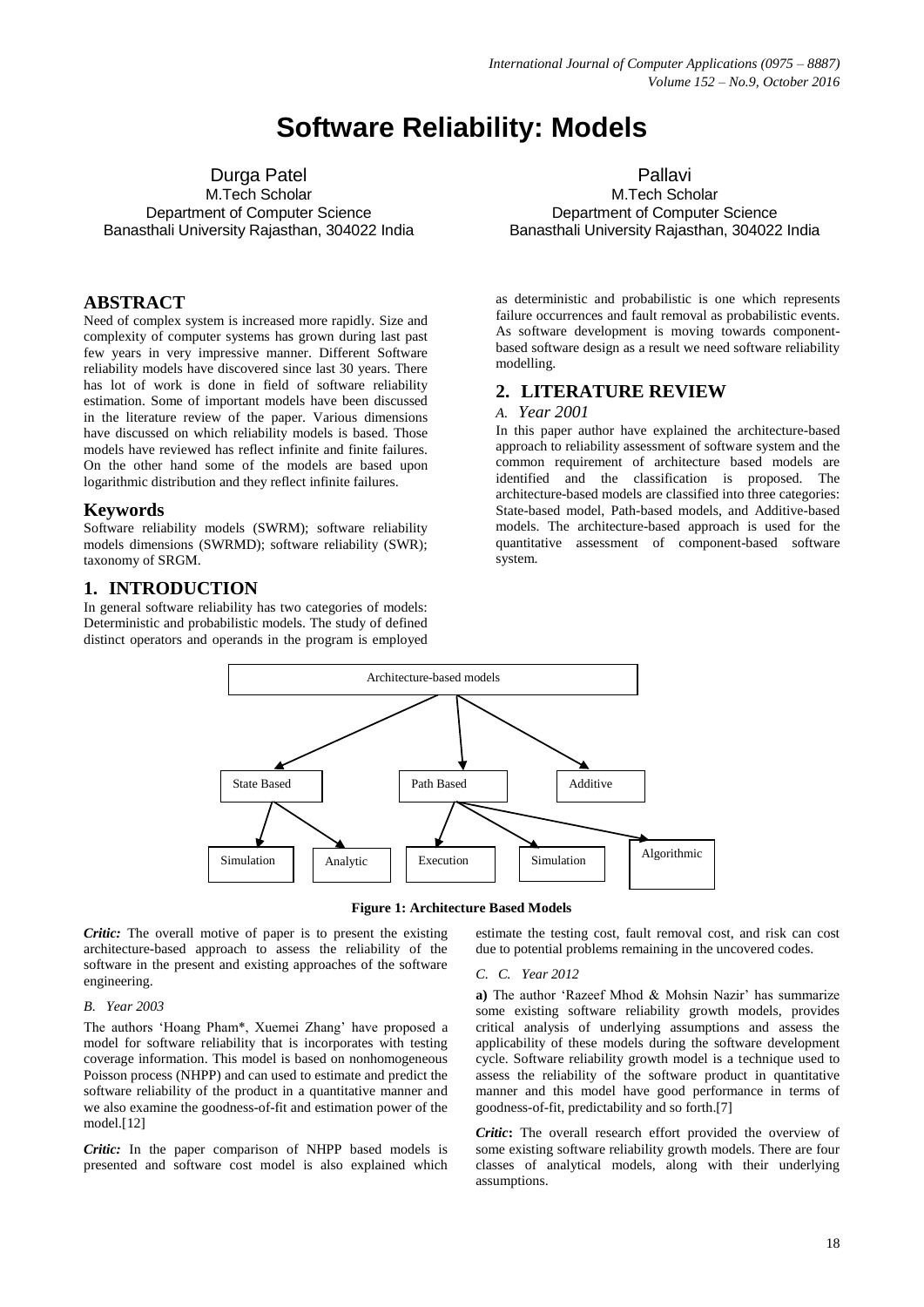*Critic:* The study of this paper explains that on which factor software reliability depends are: failure intensity function, and mean value function. Some experiment has been done with the data on the existing models to prove there formula's*.*

#### *D. Year 2014*

**a)** In this paper author B. Anniprincy & Dr .S. Sridhar have Propose two dimensional Software reliability growth model by using Cobb-Douglas production function for capturing effect of testing time and testing coverage on the number of fault removed in the software system. S-shaped model is develop in the paper which we have reviewed.[10]

*Critic***:** In this paper a general approach have bee developed which is used in driving more general models based on simple assumptions, constant with the basic software reliability growth modelling based on NHPP.

#### *A. Ideal Developed Models*

#### Markov Models (State-Based Model):

Models of this class use the control flow graph to represent the architecture of the system. It is assumed that the transfer of control between modules has a Markov property. It gives knowledge of the modules at the control at any given time.

In this state-based models is ones which is used to represent the application architecture either in DTMC (Discrete time Markov chain) and CTMC (Continuous time Markov chain)[11][14]

1. **DTMC-Based Models:** This model uses the number of test cases as a unit of fault detection period.

**Table 1: Overview of DMTC-Based Models**

| DTMC-             | Architecture | Failure       | Solution     |
|-------------------|--------------|---------------|--------------|
| <b>Based</b>      | Model        | Model         | Methods      |
| Models            |              |               |              |
|                   |              |               |              |
| DTMC <sub>1</sub> | Absorbing    | Reliabilities | Composite    |
|                   | DTMC(A-      |               |              |
|                   | DTMC)        |               |              |
|                   |              |               |              |
| DTMC <sub>2</sub> | Absorbing    | Reliabilities | Hierarchical |
|                   | DTMC(A-      |               |              |
|                   | DTMC)        |               |              |
|                   |              |               |              |
| DTMC <sub>3</sub> | Absorbing    | Constant      | Hierarchical |
|                   | DTMC(A-      | failure rates |              |
|                   | DTMC)        |               |              |
|                   |              |               |              |
| DTMC <sub>4</sub> | Absorbing    | Time-         | Hierarchical |
|                   | DTMC(A-      | dependent     |              |
|                   | DTMC)        | failure       |              |
|                   |              | intensities   |              |
|                   |              |               |              |
| DTMC <sub>5</sub> | Irreducible  | Reliabilities | Composite    |
|                   | DMTC(I-      |               |              |

|        | DMTC)                           |                           |              |
|--------|---------------------------------|---------------------------|--------------|
| DMTC 6 | Irreducible<br>DMTC(I-<br>DMTC) | <b>Reliabilities</b>      | Hierarchical |
| DMTC 7 | Irreducible<br>DMTC(I-<br>DMTC) | Constant<br>failure rates | Hierarchical |

2. **CTMC-Based Models:-** The model uses machine execution time means cpu time or calendar time as a unit.[11]

**Table 2: Overview of CTMC-Based Models**

| CTMC-<br><b>Based</b><br>Models | Architecture<br>Model                        | <b>Failure Model</b>                         | Solution<br>Methods |
|---------------------------------|----------------------------------------------|----------------------------------------------|---------------------|
| CTMC 1                          | Absorbing<br>CTMC (A-<br>CTMC)               | Constant<br>failure rates                    | Composite           |
| CTMC <sub>2</sub>               | Absorbing<br>CTMC (A-<br>CTMC)               | Constant<br>failure rates                    | Hierarchical        |
| CTMC <sub>3</sub>               | Absorbing<br>CTMC (A-<br>CTMC)               | Reliabilities                                | Hierarchical        |
| CTMC <sub>4</sub>               | Absorbing<br>CTMC (A-<br>CTMC)               | Time-<br>dependent<br>failure<br>intensities | Hierarchical        |
| CTMC <sub>5</sub>               | <b>Irreducible</b><br>CTMC<br>$(I-$<br>CTMC) | Constant<br>failure rates                    | Composite           |
| CMTC 6                          | Irreducible<br>CTMC<br>$(I-$<br>CTMC)        | Constant<br>failure rates                    | Hierarchical        |
| CMTC 7                          | Irreducible<br>CTMC<br>(I-<br>CTMC)          | <b>Reliabilities</b>                         | Hierarchical        |

## *B. Software Reliability Growth Models:*

The models refers to those models that try to predict software reliability from test data and these model show a relationship between fault detection data and know mathematical functions such as logarithmic or exponential functions. The model which describes about error detection in software reliability is called software reliability growth models.[1],[2],[3][7],[4]

There are various types of models which are based on SRGM are as follow: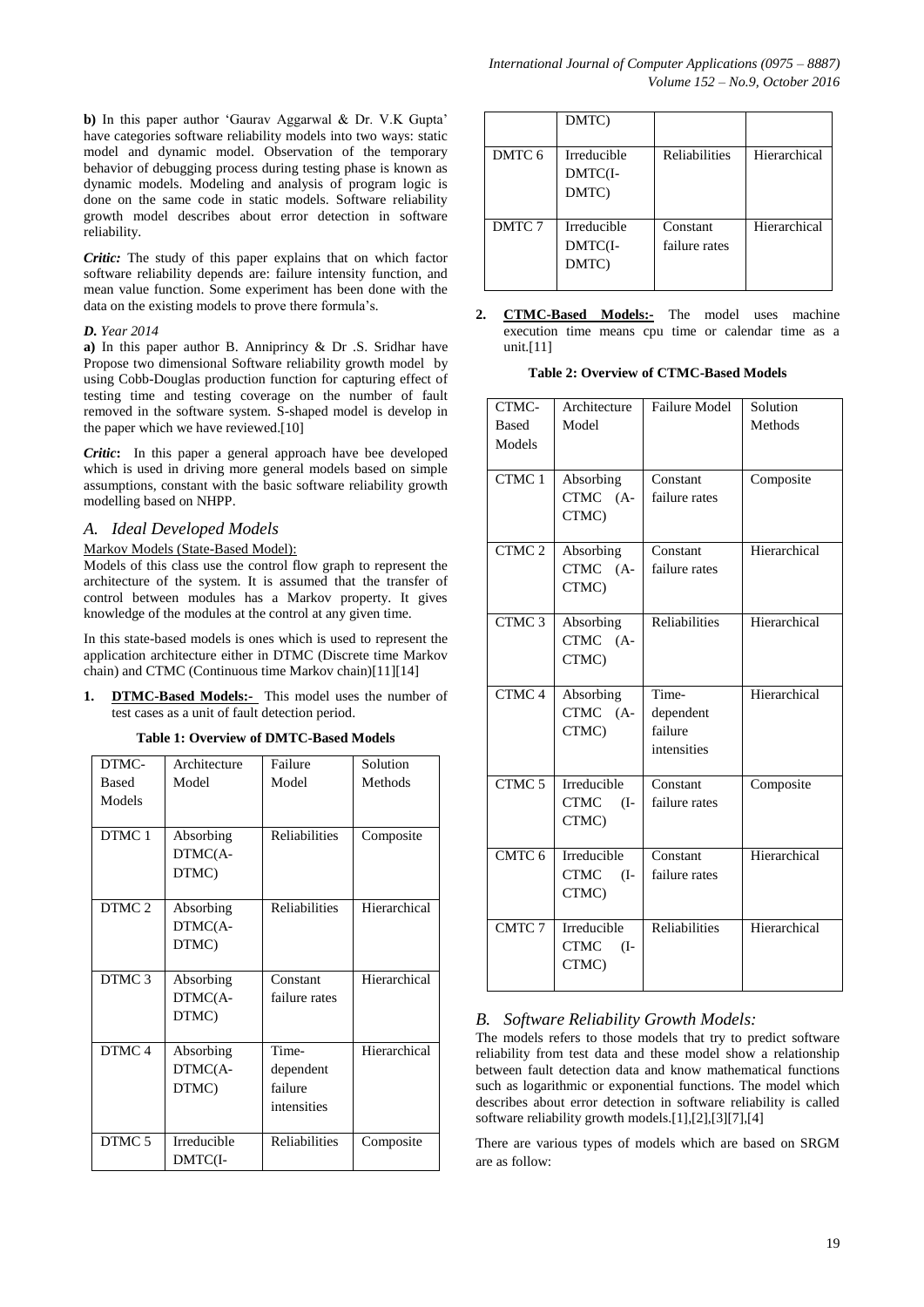Jelinski-Moranda Model:- The model was first introduced as software relaibility growth model in Jelinski and Moranda (1972).There are certain features of this model are : This is a contnious time-independently distributed inter failure time and independent and identical error behaviour model.[8][6]

Goel-Okumoto Model:- Goel and Okumoto proposed this model first and it is one of the most populor NHPP model in the field of software relaibility modelling and it is also called exponential NHPP model.[8],[6]

#### *Generalized Goel NHPP Model:*

This is the generalization of Goel-Okutmoto model and is proposed by Goel to descirbe the situtaion that software failure intensity increases slightly at the beinging and then begins to decrease. [8],[6]

Inflected S-Shaped Model:- This model is proposed by ohba and its underlying concept is that software relaibility growth becomes S-Shaped if faults in a program are mutually dependent and some faults are not detectable before some others are removed and this model solves a technical problem in the Goel-Okumoto model.[8],[6]

Logistic Growth Curve Model:- This model is developed to predict economic population growth could also be applied to perdict software relaibility growth.Logistic growth curve model is one of them and it has an S-Shaped curve.[8],[6]

Musa-Okumoto Model:- In this model one property is incoporated which is explained by Musa-Okumoto. They have observed that the reduction in failure rate resulting from repair action following early failures are often greater because they tend to the most frequently ocurring once.[6],[8]

Yamada Delayed S-Shaped Model:- It is the model with the modification of the non-homogeneous Possion process to obtain a S-Shaped curve for the cumulative number of failures detected such that the failure rate intially increases and later decays.[8]

|  | Table 3 : List Of Key Assumption By Model Category |  |
|--|----------------------------------------------------|--|
|  |                                                    |  |

| S              | Mode   | Prop  | Pr        | Mo  | Ref.       | Comments          |
|----------------|--------|-------|-----------|-----|------------|-------------------|
|                | 1      | osed  | op        | del |            |                   |
| N              | Name   | Вy    | <b>OS</b> | typ |            |                   |
| $\Omega$       |        |       | ed        | e   |            |                   |
|                |        |       | Y         |     |            |                   |
|                |        |       | ea        |     |            |                   |
|                |        |       | r         |     |            |                   |
|                |        |       |           |     |            |                   |
| 1              | Jelins | Jelin | 19        |     | Ref.       | This is           |
|                | ki-    | ski-  | 72        |     | [8],[6]    | continuous        |
|                | Mora   | Mor   |           |     |            | $time -$          |
|                | nda    | anda  |           |     |            | independently     |
|                | Mode   |       |           |     |            | distributed inter |
|                | 1      |       |           |     |            | failure time      |
|                |        |       |           |     |            | model and         |
|                |        |       |           |     |            | independent       |
|                |        |       |           |     |            | and identical     |
|                |        |       |           |     |            | error behavior    |
|                |        |       |           |     |            | model             |
|                |        |       |           |     |            |                   |
| $\overline{2}$ | Goel-  | Goel  | 19        | Con | Ref.       | It is also called |
|                | Okum   | &     | 79        | cav | $[8]$ ,[6] | exponential       |
|                | oto    | Oku   |           | e   |            | model or Musa     |
|                | Mode   |       |           |     |            |                   |
|                |        |       |           |     |            |                   |

|                | l                                                       | moto                        |                                        |                                 |                                 | model                                                                                                                      |
|----------------|---------------------------------------------------------|-----------------------------|----------------------------------------|---------------------------------|---------------------------------|----------------------------------------------------------------------------------------------------------------------------|
| 3              | Goel-<br>Shape<br>d<br>Mode<br>1                        |                             |                                        |                                 |                                 | Modification of<br>G-O model to<br>make it S-<br>shaped.                                                                   |
| $\overline{4}$ | Gener<br>alized<br>Goel<br>NHP<br>P<br>Mode<br>1        | Goel                        |                                        |                                 | Ref.<br>[8],[6]                 | Gole proposed<br>generalized<br>model with<br>additional<br>parameter c<br>,that reflect<br>quality of<br>testing.         |
| 5              | Inflec<br>ted S-<br>Shape<br>d<br>Mode<br>1             | Ohb<br>a                    |                                        | Con<br>cav<br>e                 | Ref.<br>$[8]$ , $[6]$           | It is same as G-<br>O model .So<br>solve all<br>technical<br>condition with<br>$G-O.$                                      |
| 6              | Logis<br>tic<br>Grow<br>th<br>Curve<br>Mode<br>1        |                             |                                        | $S-$<br>Sha<br>ped<br>cur<br>ve | Ref.<br>[8],[6]                 | The model<br>developed to<br>predict<br>economic<br>population<br>growth                                                   |
| 7              | Musa<br>Okum<br>oto<br>Mode<br>1                        | Mus<br>$a -$<br>Oku<br>moto | 19<br>84                               |                                 | Ref.<br>[8],[6]                 |                                                                                                                            |
| 8              | Gomp<br>ertz<br>Grow<br>th<br>Curve<br>Mode<br>1        |                             |                                        | $\overline{S}$ -<br>Sha<br>ped  | $\overline{\text{Ref.}}$<br>[8] | Used by<br>Fujitsu, Numaz<br>u Works.                                                                                      |
| 9              | Yama<br>da<br>Delay<br>ed S-<br>Shape<br>d<br>Mode<br>1 | Yam<br>ada                  | 19<br>83<br>,1<br>98<br>5,<br>19<br>86 | $S-$<br>Sha<br>ped              | Ref.<br>[8]                     | Modification of<br>$non-$<br>homogeneous<br>Poisson<br>process to<br>obtain s-shaped<br>curve for<br>failure<br>detection. |
| 1              | Yama<br>da                                              | Yam                         | $\overline{\phantom{a}}$               | Con<br>cav                      | Ref.                            | Attempt to<br>account for                                                                                                  |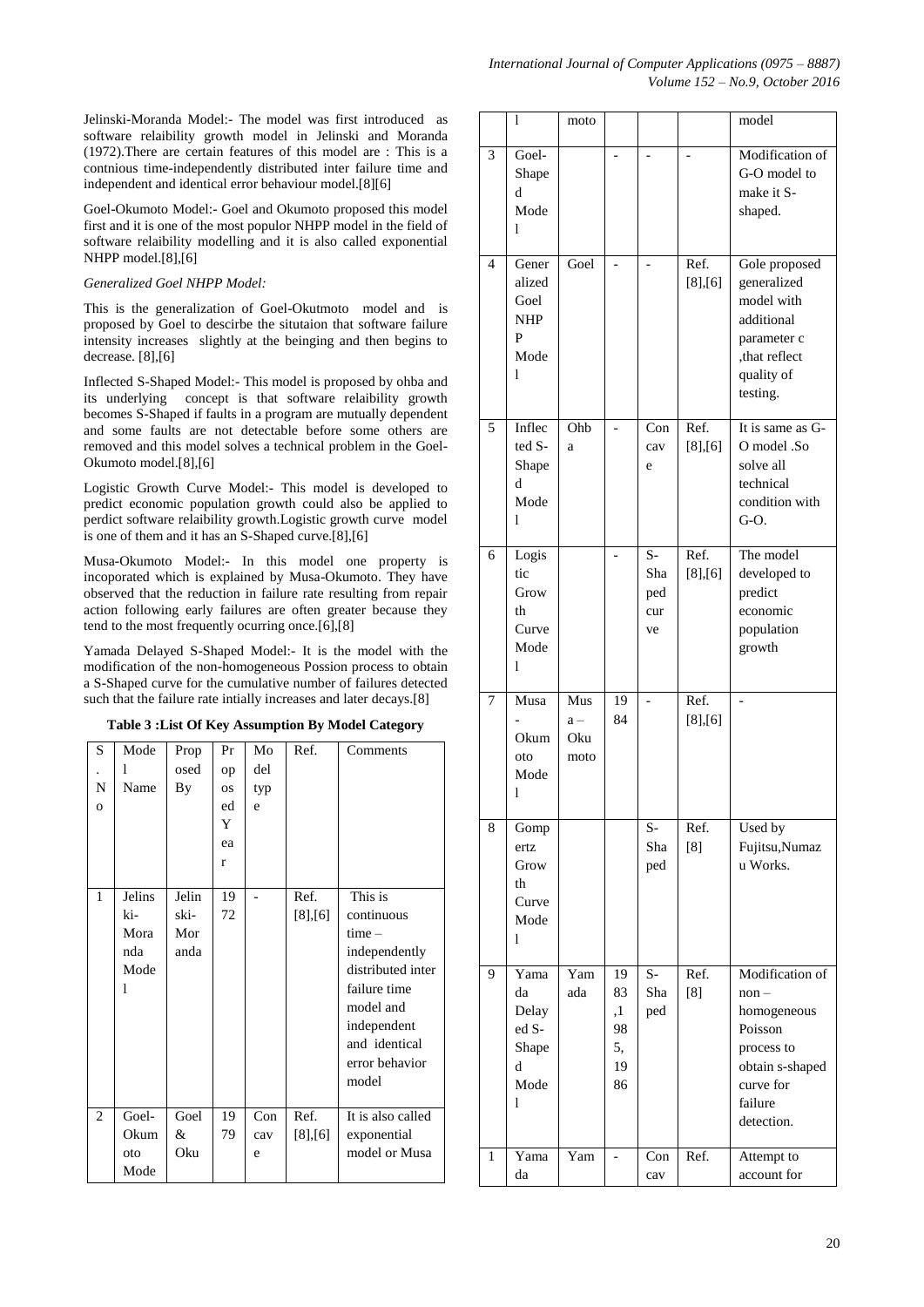*International Journal of Computer Applications (0975 – 8887) Volume 152 – No.9, October 2016*

| $\overline{0}$                 | expon<br>ential                                                               | ada                 |                | e                              | [8]                      | testing-effort                                                                               |
|--------------------------------|-------------------------------------------------------------------------------|---------------------|----------------|--------------------------------|--------------------------|----------------------------------------------------------------------------------------------|
| $\mathbf{1}$<br>$\mathbf{1}$   | Yama<br>da<br>Imper<br>fect<br>Debu<br>gging<br>Mode<br>1                     | Yam<br>ada<br>et.al |                | Con<br>cav<br>e                | Ref.<br>[8]              | Assume<br>exponential<br>fault constant<br>function and<br>constant fault<br>detection rate. |
| $\mathbf{1}$<br>$\overline{2}$ | Yama<br>da<br>Ralei<br>gh                                                     | Yam<br>ada          | $\overline{a}$ | $\overline{S}$ -<br>sha<br>ped | $\overline{\phantom{0}}$ | Attempts to<br>account for<br>testing effort.                                                |
| 1<br>3                         | Modif<br>ied<br>Duan<br>e<br>Mode<br>1                                        | Dua<br>ne           | 19<br>62       | $\overline{a}$                 | Ref.<br>[8]              |                                                                                              |
| $\mathbf{1}$<br>$\overline{4}$ | Weib<br>ull-<br>Type<br>Testin<br>$g-$<br>Effort<br>Funct<br>ion<br>Mode<br>1 | Wei<br>bull         | 19<br>83       | Con<br>cav<br>e                | Ref.<br>[8]              | Same as G-O<br>for cm 1,<br>Testing effort<br>functional<br>model.                           |

**Table 4: Mean Value And Intensity Of Various Models**

| Model Name       | Mean Value              | <b>Intensity Value</b>     |
|------------------|-------------------------|----------------------------|
|                  | Function                | Function                   |
|                  |                         |                            |
| Jelinski-        | $m(t) = n0 \, 1 - \exp$ | $\lambda i = (N-k)\mu$     |
| Moranda          | $-\Phi t$               |                            |
| Model            |                         |                            |
|                  |                         |                            |
| Goel-            | $m(t) = a 1 - exp$      | $\lambda$ (t) = ab * exp   |
| Okumoto          | $-bt$ .                 | $-bt$                      |
| Model            |                         |                            |
|                  | a > 0, b > 0            | a > 0, b > 0               |
|                  |                         |                            |
|                  |                         |                            |
|                  |                         |                            |
|                  | a= expected total       |                            |
|                  | number of fault         |                            |
|                  | b= fault detection      |                            |
|                  | rate                    |                            |
|                  |                         |                            |
| Generalized      | $m(t) = a(1-exp(-$      | $\lambda(t) = abctc-1 exp$ |
| <b>Goel NHPP</b> |                         |                            |
|                  |                         |                            |

| Model                             | $bt^c$ ]),                                                 | $-btc$ ,                                                                        |
|-----------------------------------|------------------------------------------------------------|---------------------------------------------------------------------------------|
|                                   | a > 0, b > 0, c > 0                                        | a > 0, b > 0, c > 0                                                             |
|                                   | a= expected total<br>number of fault                       |                                                                                 |
|                                   | $b,c$ =reflect quality<br>of testing                       |                                                                                 |
|                                   |                                                            |                                                                                 |
| Inflected S-<br>Shaped Model      | $m(t) = a * (1 -$<br>$exp[-bt]/1 + \psi$<br>$r * exp -bt)$ | $\lambda(t) = (abexp[-bt])$<br>$](1 + \beta t) / (1 + \beta *$<br>$exp[-bt])^2$ |
|                                   | $n\psi(r) = 1 - r/r$                                       | $a > 0, b > 0, \beta > 0$                                                       |
|                                   | a > 0, b > 0, r ><br>0                                     |                                                                                 |
|                                   | a= expected total<br>number of fault                       |                                                                                 |
|                                   | $R =$ rate of<br>detectable fault                          |                                                                                 |
|                                   | b = fault detection<br>rate                                |                                                                                 |
| Logistic<br>Growth Curve<br>Model | $m(t) = a/l + k *$<br>$exp-[bt]$                           | $\lambda(t) =$<br>abexp -bt $1 + k *$                                           |
|                                   |                                                            |                                                                                 |
|                                   | a > 0, b > 0, k > 0                                        | $exp -bt$ 2                                                                     |
|                                   | $a = expected total$<br>number of fault                    | a > 0, b > 0, k > 0                                                             |
|                                   | $K,b$ = estimated by<br>fitting the failure<br>data.       |                                                                                 |
|                                   |                                                            |                                                                                 |
| Musa-<br>Okumoto                  | $m(t) = a * ln(1 +$<br>bt),                                | $\lambda(t) = ab(1 + bt)$                                                       |
| Model                             | a > 0, b > 0                                               | a > 0, b > 0                                                                    |
|                                   | $a = expected total$<br>number of fault                    |                                                                                 |
|                                   | $b =$ fault detection<br>rate                              |                                                                                 |
|                                   |                                                            |                                                                                 |
| Gompertz                          | $m(t)=a\overline{k}^{bt}$                                  | $\lambda(t) = ab \ln(k) k^{\exp[-bt]}$                                          |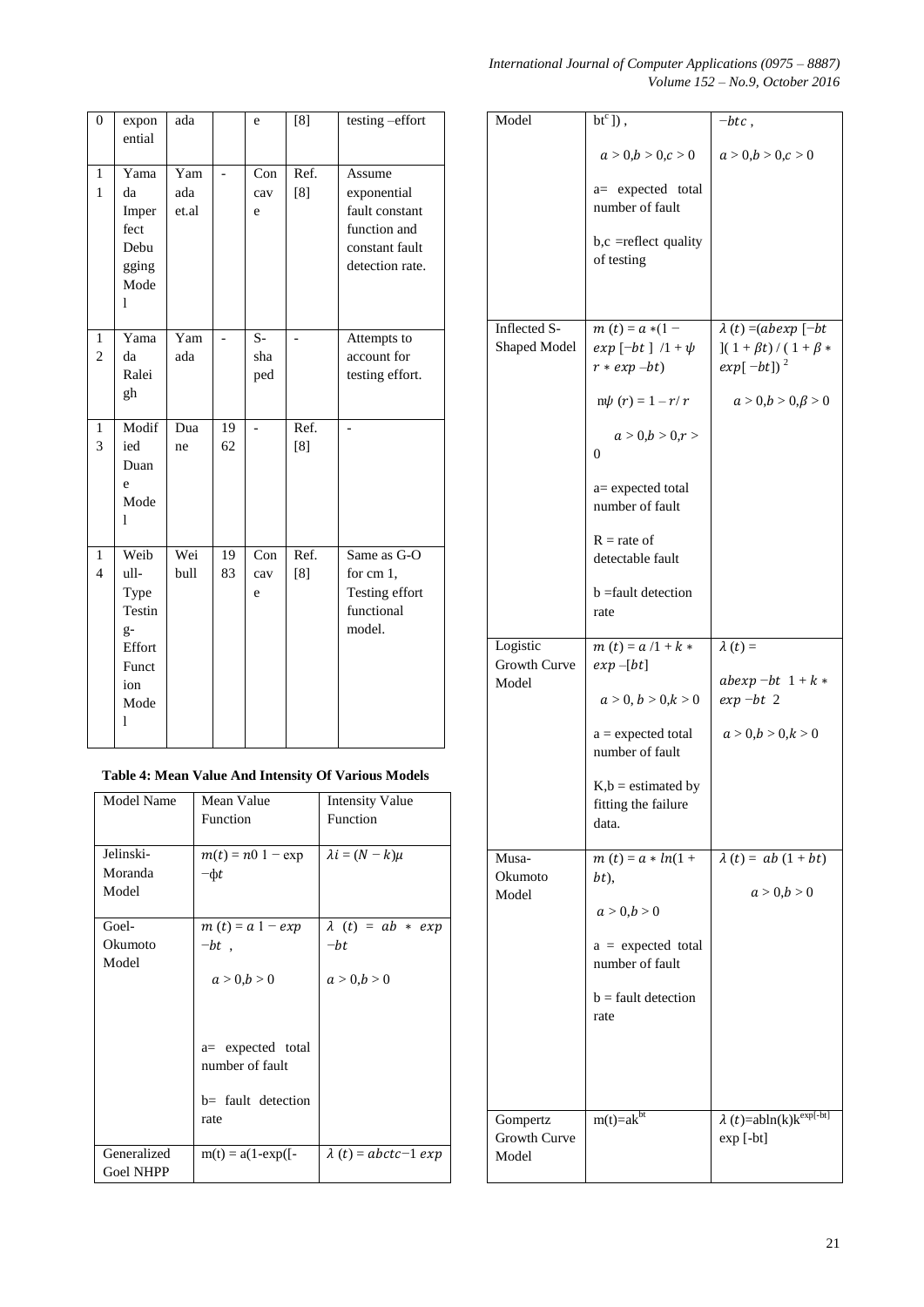|                                      | a>0,0 <b<0,0<k<1< th=""><th>a&gt;0,0<b<0,0<k<1< th=""></b<0,0<k<1<></th></b<0,0<k<1<>  | a>0,0 <b<0,0<k<1< th=""></b<0,0<k<1<>                                                          |
|--------------------------------------|----------------------------------------------------------------------------------------|------------------------------------------------------------------------------------------------|
|                                      | expected total<br>$a=$<br>number of fault<br>b= estimated using<br>regression analysis |                                                                                                |
| Yamada<br>Delayed S-<br>Shaped Model | $m(t)=a(1-(1+bt))$ *<br>exp[-bt]),<br>a > 0, b > 0                                     | $\lambda(t) = ab^2t^*exp[-bt],$<br>a > 0, b > 0                                                |
|                                      | $a = expected total$<br>number of fault to<br>be detected                              |                                                                                                |
|                                      | $b =$ fault<br>detection rate                                                          |                                                                                                |
| Yamada<br>exponential                | $m(t)=a*(1-exp[-ra$<br>$(1-exp[-\beta t]))$                                            | $\lambda(t)$ =ara(exp[-ra(1-<br>$exp[-\beta t]]$ <sup>*</sup> $exp[-\beta t]$                  |
|                                      | $a>0, b>0, \alpha>0,$<br>$\beta > 0$                                                   | $a>0, b>0, \alpha>0,$<br>$\beta > 0$                                                           |
|                                      | $a = total number of$<br>fault to be detected                                          |                                                                                                |
|                                      | fault<br>α<br>introduction rate                                                        |                                                                                                |
|                                      | $r, \beta$ = constants                                                                 |                                                                                                |
| Yamada<br>Imperfect<br>Debugging     | $m(t)=a*b*(exp[\alpha t]$<br>$-exp[-bt]/\alpha + b)$<br>$a>0, b>0, \alpha>0$           | λ<br>$(t)=a^*b^*(\alpha^*exp[\alpha t])$<br>+b*exp[-bt]/ $\alpha$ +b)                          |
| Model                                | $a = total number of$<br>fault to be detected                                          | $a>0, b>0, \alpha>0$                                                                           |
|                                      | $b =$ fault detection<br>rate                                                          |                                                                                                |
|                                      | fault<br>$\alpha$<br>introduction rate                                                 |                                                                                                |
| Yamada<br>Raleigh                    | $m(t)=a(1-exp[-ra$<br>$(1-exp[-\beta t^2/2])$ ]<br>$a>0, r>0, \alpha$<br>$>0$ .        | $\lambda(t)$ =ara $\beta t$ (exp[-<br>$ra(1-exp[-$<br>$\beta t^2/2$ ])])*exp[- $\beta t^2/2$ ] |
|                                      | $\beta > 0$                                                                            |                                                                                                |
|                                      | a= total number of<br>fault to be detected                                             | $a>0, r>0, \alpha >0, \beta >0$                                                                |
|                                      | fault<br>α                                                                             |                                                                                                |

|                | introduction rate                   |                                                |
|----------------|-------------------------------------|------------------------------------------------|
|                | r, $\beta$ = constants              |                                                |
|                |                                     |                                                |
| Modified       | $m(t)=a\{1-\}$                      | $\lambda(t) = acb^c \overline{(b+t)^{-(1+c)}}$ |
| Duane Model    | $(b/b+t)^c)$                        | ,                                              |
|                | a>0, b>0, c>0                       |                                                |
|                |                                     | a>0, b>0, c>0                                  |
|                | $a =$ total number of               |                                                |
|                | fault to be detected                |                                                |
| Weibull-Type   | $m(t)=a(1-exp[-$                    |                                                |
| Testing-Effort | $ba(1-exp{-} \beta t^{\gamma}])$ ]) |                                                |
| Function       |                                     |                                                |
| Model          | $a,b,\alpha,\beta,\gamma > 0$       |                                                |
|                | a=total number of                   |                                                |
|                | fault to be detected                |                                                |
|                |                                     |                                                |
|                | $b =$ fault detection               |                                                |
|                | rate                                |                                                |
|                | $\alpha$ =Total number              |                                                |
|                | of test effort                      |                                                |
|                |                                     |                                                |
|                | scale<br>β<br>$=$                   |                                                |
|                | parameter                           |                                                |
|                |                                     |                                                |
|                | shape<br>$=$<br>γ<br>parameter      |                                                |
|                |                                     |                                                |

*NHPP Models:-* NHPP Models have been successfully used in studying hardware reliability problems. These are also termed as fault counting models and can be either finite failure or infinite failure models, depending upon how they are specified. In these models the number of failures experienced or examined so far follows NHPP distribution. NHHP class of models is close relative of the homogenous Poisson model. In class of models difference is that here the expected failures is allowed to vary with time.[5],[10],[9]

Basic Assumptions of NHHP Models

There are some of the basic assumptions (apart from some

special ones for the specific models) assumed for NHHP models are as follows:[5]

- The software system is subjected to failure when execution caused by faults remaining in the system.
- Amount of fault detected at any time is proportional to the number of faults remaining in the software.
- The software failure rate is equally affected by fault remaining in the software.
- When failure occurs, repair efforts starts and fault causing failure is removed with certainty.
- According to failure detection point of view all faults are mutually independent.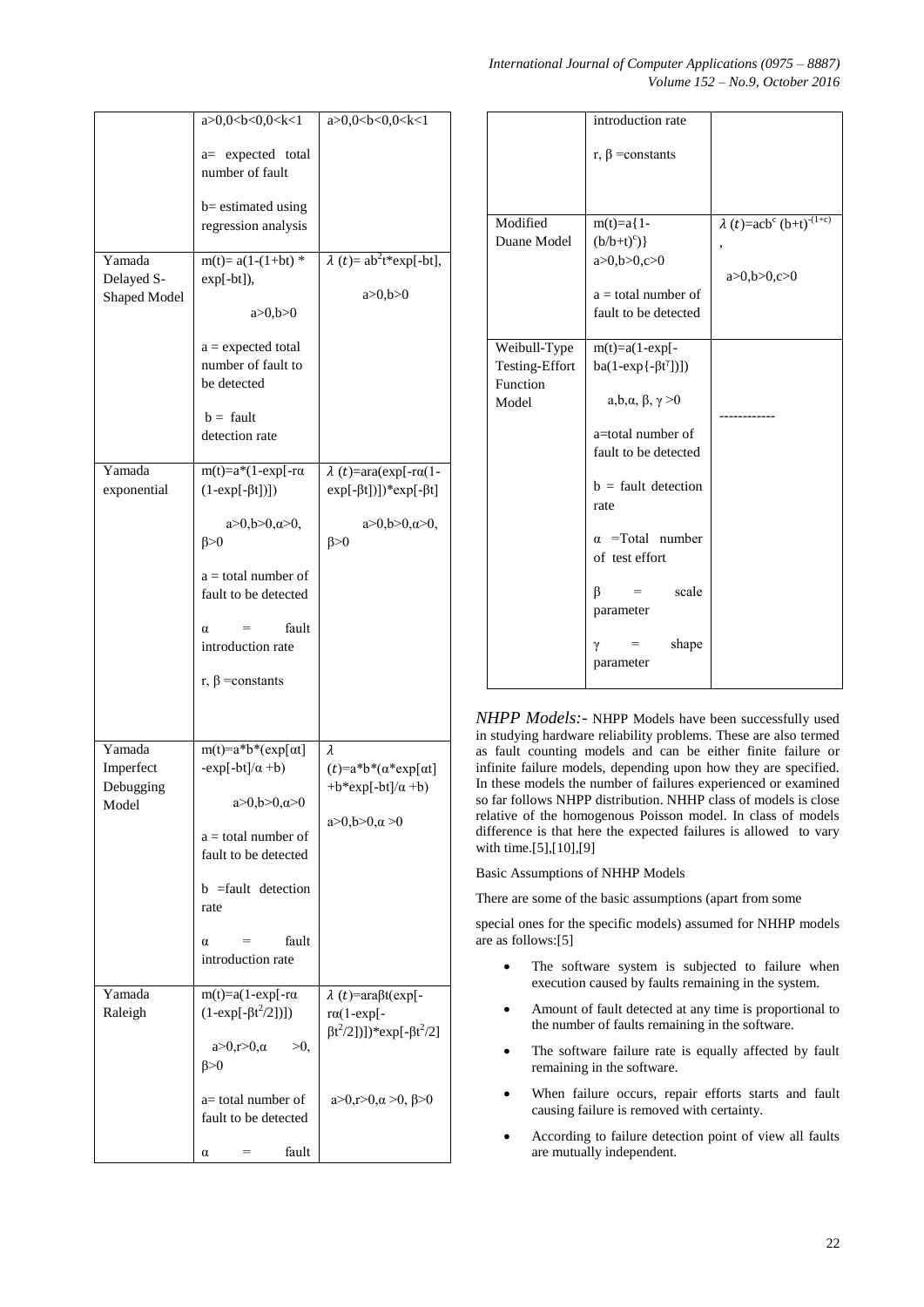- All the proportionalities regarding failure occurrence/fault isolation/fault removal is constant.
- There exists an equivalent fault detection/fault removal at user/manufacturer end corresponding to the fault detection/removal phenomenon at the manufacture/ user end.
- NHPP modelled the phenomenon of fault detection/removal.

Some of the assumptions may not hold their ground.

#### Comments on using NHHP Models

NHHP models are widely practitioners. The application of NHHP to reliability analysis can be found in elementary literature on reliability. Estimates of the parameters are easily obtained by using either the method of maximum likelihood estimation (MLE) or least squares estimation (LSE).[5]



**Figure 2 : Classification of Models**

### *D. Classification Based on Failure History*

The existing SWRMs are classified into four main classes on the basis of failure history.[7],[14]

- Time between Failure Models (TBF Models)
- Fault Count Models (FC Models)
- Fault Seeding Models (FS Models)
- Input domain based Models (IDB Models)

TBF Models:- In this class of models; process under study is the time between failures. It assumed that the time between (i-1)th and ith failures is a random variable. Estimates of these parameters are obtained from the observed values of TBFs and the parameter of SWR are obtained from the fitted models.[7]

FC Models:- The random variable of interest is the number of faults (failures) occurring during specfied time intervals is called FC Models. It is assumed that failure counts follow a known Stochastic process. The time is used it amy be calender time or may be CPU time.[14]

FS Models*:-* In this model we tested and observed number of seeded and indigenous fault is counted. The method of MLE and combinatory an estimate of the fault content of the program prior to seeding prior to seeding is obtained and then from the value of SWR parameter are computed.[7]

IDB Models:- In this model approach, a set of test cases is generated from the input covering the opertional profile of the input. Input domian is partitioned into set of equivalent classes.[14]

- *E. Classification Based on Data Requirements*
	- Empirical Models.
	- Analytical Models.

Empirical Models:- Empirical SWR model used develops relationship or a set of relationship between SWR measures and a suitable software metrics such as program complexity using empirical results available from past data.[7][14]

Analytical Models:- This model requires some form of data gathered from software failure. It always based on fitting of suitable distrubution with required assumptions for simplicity on aset of data gathered during software testing.

|  | Table 5: Overview of Models based on Failure History |
|--|------------------------------------------------------|
|--|------------------------------------------------------|

|                     | 1.               | It's a independent times         |
|---------------------|------------------|----------------------------------|
|                     |                  | between failure.                 |
|                     | $\overline{2}$ . | Each fault has equal             |
|                     |                  | probability.                     |
|                     | 3.               | After each occurrence fault are  |
|                     |                  | removed.                         |
|                     | 4.               | At the time of correction new    |
| Time Between        |                  | faults are introduce.            |
| Failure (TBF)       | 5.               | Ex. J-M De-Eutrophication,       |
| Models              |                  | Schnick and Wolverton, Goel      |
|                     |                  |                                  |
|                     |                  | and Okumoto Imperfect            |
|                     |                  | Debugging, Littlewood-Verall     |
|                     |                  | <b>Bayesian Models</b>           |
| Fault Count (FC)    | 1.               | Fault or failure in specified    |
| Models              |                  | time interval.                   |
|                     | 2.               | Testing during intervals is      |
|                     |                  | reasonably homogenous.           |
|                     | 3.               | Numbers of fault detected        |
|                     |                  | during non-overlapping           |
|                     |                  | intervals are independent of     |
|                     |                  | each other.                      |
|                     | 4.               | Estimate software reliability    |
|                     |                  | mean time by fault count.        |
|                     | 5.               | Ex. Generalized Poisson          |
|                     |                  | Model, Goel-Okumoto NHPP         |
|                     |                  | Model, IBM Binomial and          |
|                     |                  | Poisson Models, Logarithmic      |
|                     |                  | Poisson Execution Time           |
|                     |                  | Model, Musa Okumoto              |
| Fault Seeding (FS)  | 1.               | A known number of faults are     |
| Models              |                  | "seed".                          |
|                     | 2.               | Seeded faults are randomly       |
|                     |                  | distributed in the program       |
|                     | 3.               | A Program has unknown            |
|                     |                  | number of indigenous faults.     |
|                     | $\overline{4}$ . | Indigenous and seeded faults     |
|                     |                  | have equal probabilities of      |
|                     |                  | being detect.                    |
|                     | 5.               | Ex. Lipow model, Mills           |
|                     |                  | seeding model, Basin model.      |
| <b>Input Domain</b> | 1.               | Test cases are generated from    |
| Based (IDB)         |                  | the input covering.              |
| Models              | z.               | Estimate software reliability by |
|                     |                  | failure observed in test cases.  |
|                     | 3.               | Random testing is used.          |
|                     | 4.               | Input domain can be partitioned  |
|                     |                  | into equivalent classes.         |
|                     | 5.               | Input profile distribution is    |
|                     |                  | known.                           |
|                     | 6.               | Ex. Bastani Model, Nelson        |
|                     |                  | Model, Ramamoorthy.              |